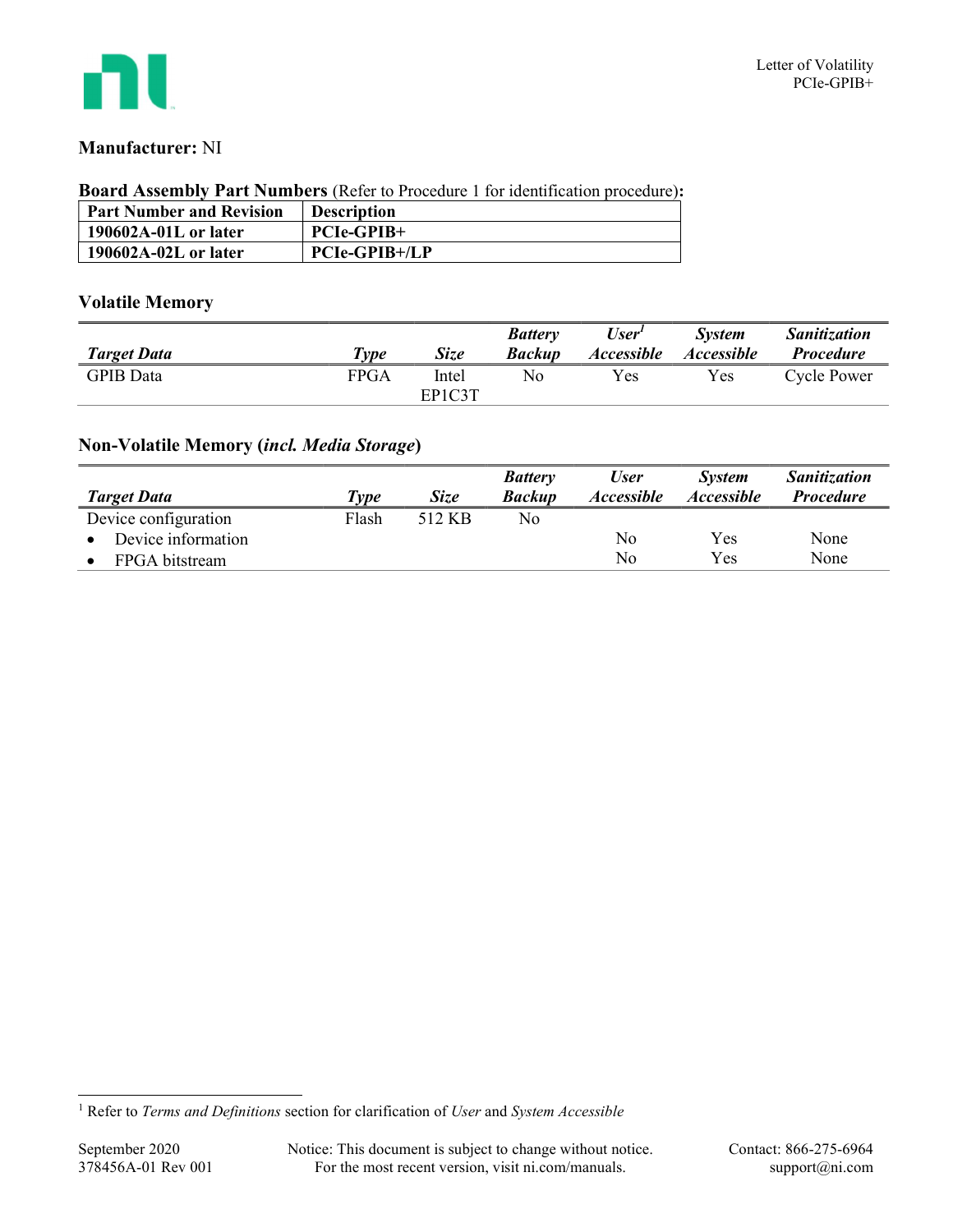

### Procedures

### Procedure 1 – Board Assembly Part Number identification:

To determine the Board Assembly Part Number and Revision, refer to the "P/N" label applied to the bottom surface of your product as shown below. The Assembly Part Number should be formatted as "P/N: 190602a-xyL" where "a" is the letter revision of the Board Assembly (eg. A, B, C…) and the "xy" is the type identifier (01 = standard (Full-Height) PCI Express card,  $02$  = low profile PCI Express card). If the product is RoHS compliant, "L" can be found at the end of the part number.



PCIe-GPIB+ board – Bottom View